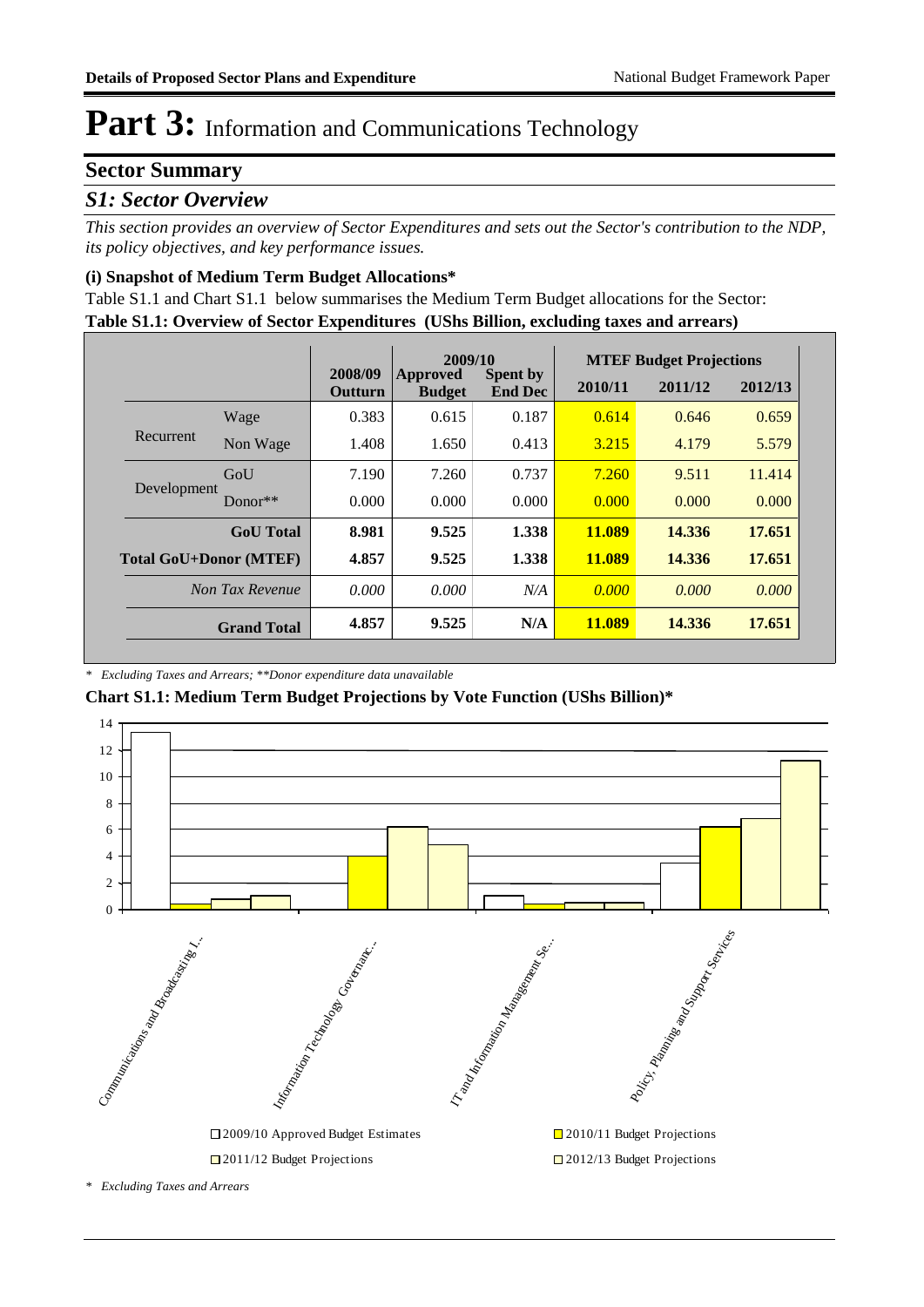### **Sector Summary**

### **(ii) Sector Contributions to the National Development Plan**

In line with NDP thematic objectives, ICT acts as an enabler of modernization and reforms in all the NDP thematic Objectives. More specifically, ICT has facilitated equitable access to information locally, nationally and internationally thus enhancing good governance and improve human security, Promoting innovations and competiveness to mention but a few.

#### **(iii) Medium Term Sector Policy Objectives**

The sector objectives which guide medium term outputs and resource allocations are:

*1. To increase geographical coverage and tele-density of telecommunications services with a high quality of service;*

*2. To have in place a balanced and coordinated national and regional communications infrastructure;*

*3. To promote equitable access to affordable and innovative communication services with specific emphasis on rural areas;*

*4. To establish and enforce a regulatory framework that promotes the development of the sector;*

*5. To provide affordable and accessible postal services countrywide;*

*6. To provide high quality broadcasting infrastructure countrywide;*

*7. To promote use of information technologies in all spheres of life to enhance efficiency and effectiveness;*

*8. To provide high quality market-driven and sustainable training, research and consultancy services that support the ICT sector.*

### **(iv) Key Policy Implementation Issues to be addressed over the Medium Term**

The sector considers the following issues crucial to address over the medium term, to improve sector performance and the achievement of sector objectives

- *Insufficient legal framework in the country to regulate the sector*
- *Poor road condition and electricity supply, especially in the rural areas*
- *Inadequarte human resource capacity for IT specialists, especially in the rural areas*

## *S2: Past Sector Performance and Medium Term Plans*

*This section describes past and future performance, in terms of sector outcomes, key sector outputs, costs and plans to address key sector performance issues.* 

### **(i) Sector Outcomes and the Achievement of Sector Objectives**

There has been increased geographical coverage and balanced teldensity of telecommunications services which has seen the numbers of subscribers to 9.5 milliom today from 2.2million in 2006. Telephone operators increased to 7 in 2009. 40% of the population has access to telephony, geographic coverage of over 86%.

Promotion of equitable access to affordable and innovative communication services with specific emphasis to rural areas. In this regard there have been increased access to phone lines, internet points of presence in 76 rural locations and multi-purpose community tele-centers at 13 locations.

Promotion of the use of Information Technology, over 65% of the country has a presence of at least one network signal while population coverage with availability of communications facilities is estimated at 95%.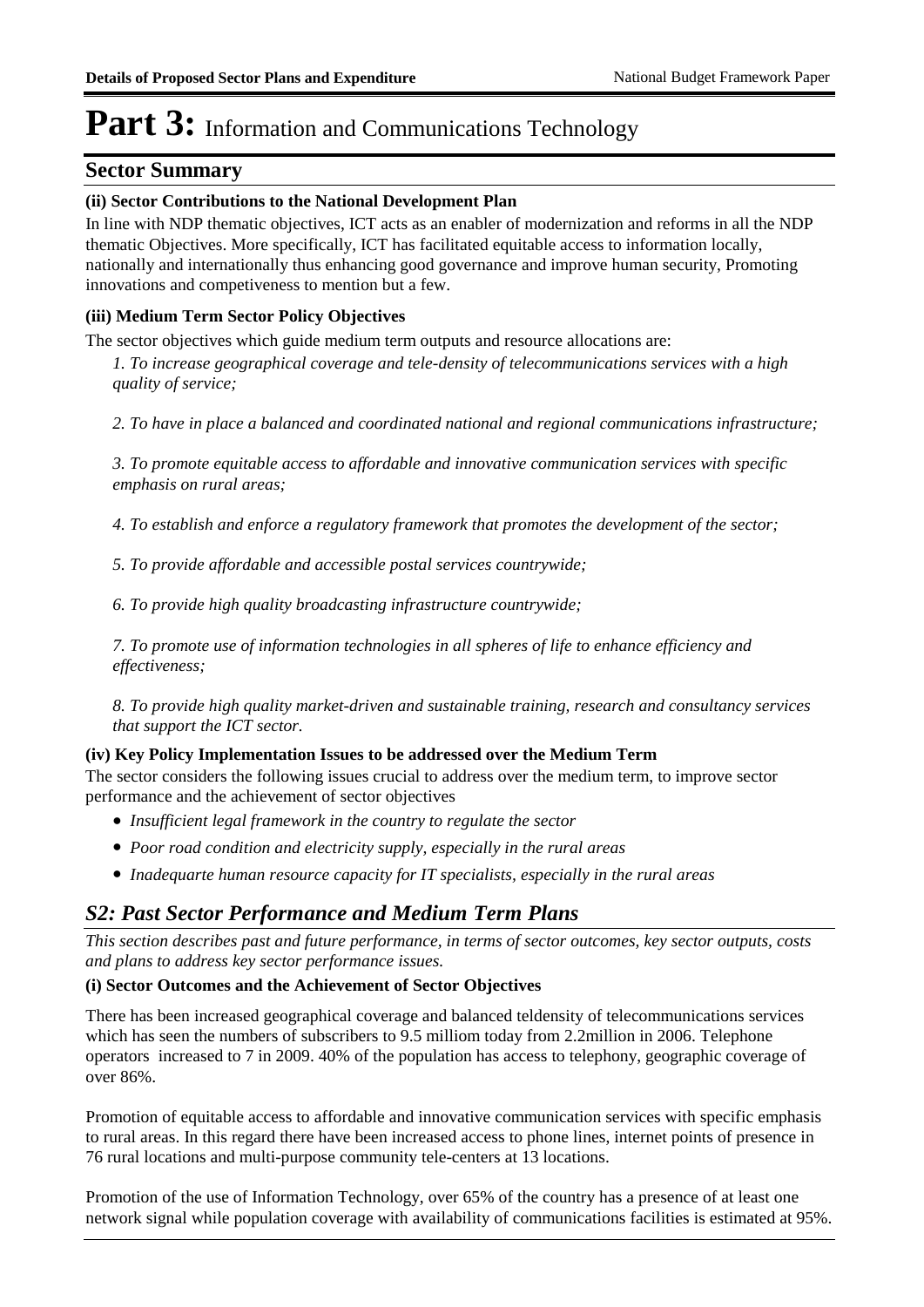## **Sector Summary**

In the medium term the sector will continue promoting the use of IT countrywide; promot and provide technical advice to development of software and hardware industry; promot BPO industry; as well as promoting easily accessible innovative communications services anywhere in the country.

| <b>Table S2.1: Current Status and Future Forecasts for Sector Outcomes</b> |                  |
|----------------------------------------------------------------------------|------------------|
| Outcome and Outcome Indicator                                              | <b>D</b> ocolino |

|                                       | <b>Outcome and Outcome Indicator</b>                                                                      | <b>Baseline</b>   | <b>Medium Term Forecast</b> |
|---------------------------------------|-----------------------------------------------------------------------------------------------------------|-------------------|-----------------------------|
| Outcome:                              | Conducive policy, legal and regulatory framework that promotes the development of the ICT sector in place |                   |                             |
|                                       | Number of ICT related laws enacted                                                                        | 3(2008)           | 6(2011)                     |
| Outcome:                              | Increased balanced and coordinated national and regional ICT infrastructure put in place                  |                   |                             |
|                                       | Mobile phone penetration (phones per no. of people)                                                       | 27% (2008)        | $40\%$ (2011)               |
|                                       | % of households and business establishements accessing internet                                           | ( ) (2008)        | $30\%$ (2011)               |
| No. of fixed lines                    |                                                                                                           | 137,000 (2007)    | 190,000(2011)               |
| <b>Outcome:</b>                       | Use of Information Technology and Information Management Services promoted in all spheres of life to      |                   |                             |
|                                       | enhance efficiency and growth                                                                             |                   |                             |
|                                       | Internet subscribers per 100 inhabitants                                                                  | 2 million (2008)  | 8 million (2011)            |
| Number of hardware and software firms |                                                                                                           | 60(2008)          | 300(2011)                   |
|                                       | Number of IT enabled services                                                                             | 10(2008)          | 30(2011)                    |
|                                       | No. of telecommunication providers entering the market                                                    | 4 per year (2008) | 8 per year $(2011)$         |

### **(ii) Past and Future Planned Sector Outputs**

#### *Performance for the first half of the 2009/10 financial year*

Performance out puts for 2009/10 include: Aligning the draft IT Policy to regional guidelines; Developed the following policy documents; guidelines for CERT/ National Information Security Working Group, ToRs for development of e-waste policy, draft guidelines on establishing software developments and ToR for review of Broadcasting policy. Recommendations on harmonization of the two Acts- Electronic Media and Communications in place; Draft digital migration Policy and strategy in place; the Ministry is in the initial stages of implementing the National post code starting with a pilot in Entebbe.

The ministry continued to provide Technical guidance to; IRMIS(MoD), Transformation of Public Service (MoPOS), AU summit (MoFA), Evaluation of Tenders (UNRA), Northern Uganda Data Centre (OPM) and UNEB computerization; Learning center at Makerere- online lectures from India commenced; and Pan-African e network- Mulago site was operationalised. Procurement of Consultancy to develop broadcasting sector profile as well as for developing communications strategy for digital migration was initiated; Consensus meeting with broadcasters was held;

Draft ToRs for design of GoU web portal developed; a web portal guideline is being developed; Dissemination of National E-government framework was carried out; the process to develop guidelines on establishing software developments is ongoing; ToR for consultancy to develop guidelines for utilization of NBI was developed; Consensus meeting to consider extension of broadcasting infrastructure to undeserved areas held.

#### **Table S2.2: Past and Medum Term Key Sector Output Indicators\***

|                                                                          |                           | 2009/10          |                                     |         | <b>MTEF Projections</b> |                |  |
|--------------------------------------------------------------------------|---------------------------|------------------|-------------------------------------|---------|-------------------------|----------------|--|
| <i>Vote Function Key Output</i><br><b>Indicators and Costs:</b>          | 2008/09<br><b>Outturn</b> | Approved<br>Plan | <b>Outturn by</b><br><b>End Dec</b> | 2010/11 | 2011/12                 | 2012/13        |  |
| Vote: 020 Ministry of Information & Communications Tech.                 |                           |                  |                                     |         |                         |                |  |
| <b>Vote Function:0501 IT and Information Management Services</b>         |                           |                  |                                     |         |                         |                |  |
| No. of major policies and bills                                          |                           | O                |                                     |         | $\overline{4}$          | 3 <sup>1</sup> |  |
| drafted                                                                  |                           |                  |                                     |         |                         |                |  |
| <i>Vote Function Cost (UShs bn)</i>                                      | 0.687                     | 1.037            | 0.178                               | 0.436   | 0.494                   | 0.505          |  |
| <i>Vote Function:0502 Communications and Broadcasting Infrastructure</i> |                           |                  |                                     |         |                         |                |  |
| <i>Vote Function Cost (UShs bn)</i>                                      | 2.965                     | 5.322            | 0.722                               | 0.421   | 0.767                   | 1.088          |  |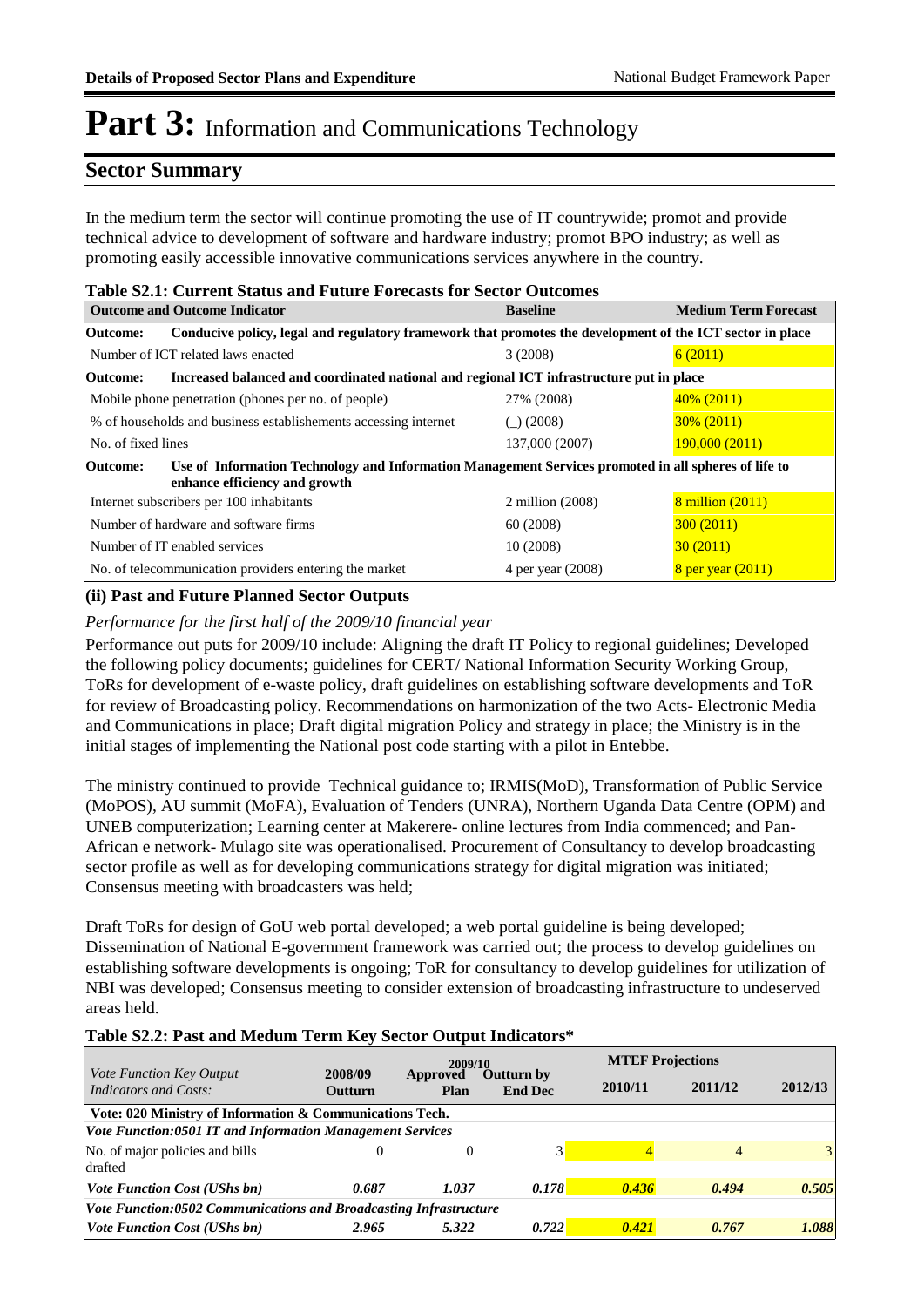## **Sector Summary**

|                                                                              |                    | 2009/10          |                                     |                | <b>MTEF Projections</b> |              |
|------------------------------------------------------------------------------|--------------------|------------------|-------------------------------------|----------------|-------------------------|--------------|
| <i>Vote Function Key Output</i><br><i>Indicators and Costs:</i>              | 2008/09<br>Outturn | Approved<br>Plan | <b>Outturn by</b><br><b>End Dec</b> | 2010/11        | 2011/12                 | 2012/13      |
| Vote Function:0503 Information Technology Governance Services(NITA-U)        |                    |                  |                                     |                |                         |              |
| No. of Gov't Instituitons operating E- Not Reported<br><b>Gov't Services</b> |                    | 10               | 10                                  | 10             | 10                      | 27           |
| No. of districts and towns connected<br>to National Transmission Backbone    | 5                  | 20               | 10                                  | <b>20</b>      | 20                      | 40           |
| Number of BPO companies<br>operational                                       | Not reported       | Not reported     | Not reported                        | Not reported   | Not reported            | Not reported |
| Number of DBICs (District,<br>Business Information Centres) set up           | 5                  | Not reported     | Not reported                        | $\overline{4}$ | Not reported            | Not reported |
| <i>Vote Function Cost (UShs bn)</i>                                          | 3.027              | 0.000            | 0.000                               | 4.000          | 6.251                   | 4.874        |
| Vote Function:0549 Policy, Planning and Support Services                     |                    |                  |                                     |                |                         |              |
| <i>Vote Function Cost (UShs bn)</i>                                          | 2.302              | 3.166            | 0.437                               | 6.232          | 6.824                   | 11.184       |
| <b>Cost of Vote Services (UShs Bn)</b>                                       | 8.981              | 9.525            | 1.338                               | 11.089         | 14.336                  | 17.651       |
| <b>Cost of Sector Services (UShs Bn)</b>                                     | 8.981              | 9.525            | 1.338                               | 11.089         | 14.336                  | 17.651       |

*\* Excludes taxes and arrears; NB Table S5.1 at the end of this section provides more details of outputs planned for 2009/10 and achievements in the first half of 2008/09*

### *2010/11 Planned Outputs*

The Ministry plans to develop Country Code Top level Domain Policy; Finalise IT policy and develop implementation plan for ITpolicy; Continue the process of establishing CERT; Restructure IT functions across government institutions; provide Technical guidance and monitoring to all MDAs; Participate in regional and international fora; coordinate regional and international e-projects (HiWEL, PAeN); Develop and implement e-government master plan; disseminate and provide technical support to the MDAs and the private sector. Continue discussions on syllabus in both primary and secondary schools; develop E-waste policy and E-waste managemement and environmental protection Strategy; develop IMS policy implementation plan; Hold a National ICT week; provide policy guidance on BPO activities within and out of the country; support BPO activities; Capacity building for IT human resource in government; Broadcasting policy reviewed; finalise the harmonisation of Electronic Media Act and Communications Act ; develop implementation stratetegy for analogue to digital and coordinate and monitor Implementation process ; carry out Consumer education and Awareness in migration process; develop guidelines for licensing digital broadcasting; promote Digital Broadcasting Infrastructure; finalise Telecommunications policy as well as Postal policy; harmonise Telecommunications and postal sector policies in EAC ; develop Telecommunictios Resources management policy ; operationalise UBIST strategy ;

Furthermore, a project team and steering committee for National postcode and addressing system project will be set up. Complete phase two of NBI/EGI ; Survey the complete route for Phase III ; Prepare Design document of Phase III; Supervision of Phase II of the NBI/EGI;establish 4 new DBICS ; Train DBIC managers in IT basic skills; monitor performance and maintain existing DBICs. BPO Strategy and Model 10/13 Implementation plan developed; Carry out IT needs assessment for government; develop esecurity and early warning systems for government; develop the Info- security Advisory Centre for government; carry out study to determine Financial and Legal conceptualisation for e-commerce and e-government services; Develop the Network Operation Center (NOC) blue prints; develop and review ICT sectral policies; develop gender mainstreaming guidelines ; review ICT policy framework; finalise ICT sector strategic plan; disseminate ICT policies to stakeholders; coordinate Pan African e-network ; monitor Hole in the wall project ; develop Information security system; Develop postal code system;

#### *Medium Term Plans*

Field studies and research will be undertaken to strengthen and inform policy making process. Set up the IT Units;Build Capacity for IT personnel across government; set a test and training Lab information security; Build capacity in information security; Setting up a CERT. Implement the IPV6 migration strategy; set up a testbed for IPV6; Continue with monitoring and providing technical support to e-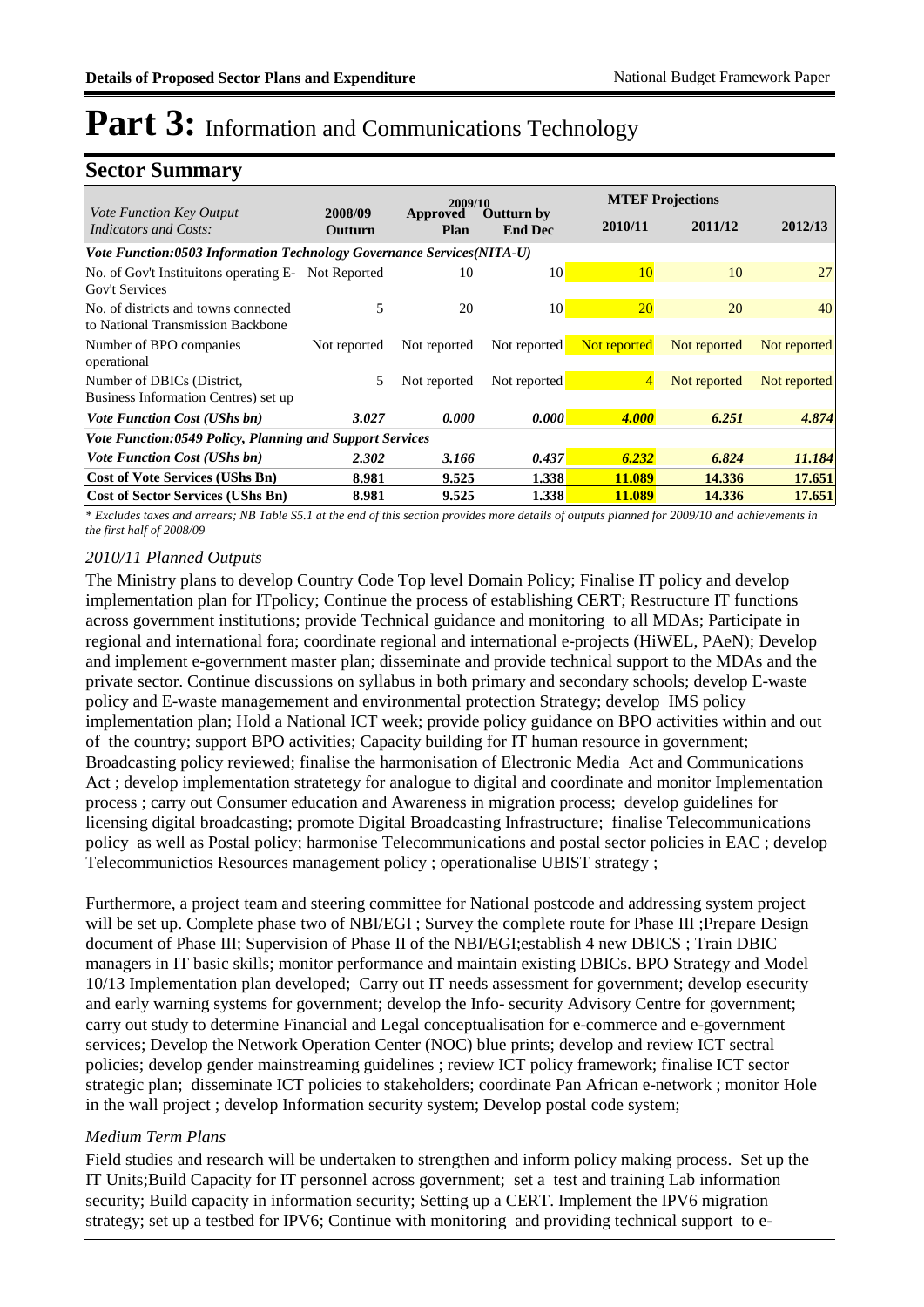## **Sector Summary**

projects. Involve BPO Operators, potential investors and Government agencies in the dissemination of the BPO strategy; Establish partnerships with the private sector for the development of and roll out of eServices. Facilitate the upgrade of the existing analogue to digital broadcasting system; Advocate for favourable tax regime on Set-top-boxes and related accessories; Continue with sensitisation of all stakeholders; and continue with human resource development. Scale up strategies in conjuction with line ministries to create synergy for increased investment. Carry out a study to determine financial and legal conceptulisation for e- cormmerce and e- government; Carry out utilisation of the IT needs assessment; develop IT disposal systems and strategy; enhance the utilisation of esecurity and early warning systems as well as creating and enhancing regulatory environment. National Data Center design will be implemented as well as the Network Operating Center.

*Unit Costs for Key Services*

### **Table S2.3: Key Unit Costs of Services in the Sector (Shs '000)**

#### **(iii) Plans to Improve Sector Performance**

Plans under this sector to improve performance in regard to effectiveness, efficiency and quality include; Developing a structure for ICT Units in central and local government; Develop and disseminate information security strategy; Operationalise the National Information Security working group; Develop training manual for basic information security. Develop migration strategy from IPV4 to IPV6; Monitor and provide technical support to e- projects .Implementation and promotion of the BPO strategy, staff training to facilitate capacity building in IT, reviewing and developing of the sectoral policies through extensive wide stake holder consultations (public and private), field visits and study tours. Harmonise Electronic Media Act and Communications Act; develop Analogue to digital migration policy/strategy; Upgrade the monitoring tool; Supervise civil and electical works; Aquire of right of way; and Installation of equipment. Strenghthen Technical support supervision monitoring for the sub sector as well as quality assurance. The sector will review ICT policy, and develop an ICT sector strategic plan; develop policies through a planned wide stakeholder consultations (public and private); carry out studies related to ICT and research to inform policy; Staff recruitment will continue to be carried out to fill the vacant posts as well as strengthen delivery of services. Carry out a study to determine financial and legal conceptulisation for ecormmerce and e- government; Carry out utilisation of the IT needs assessment; develop IT disposal systems and strategy; enhance the utilisation of esecurity and early warning systems as well as creating and enhancing regulatory environment. National Data Center design will be implemented as well as the Network Operating Center implemented.

|  |  |  | Table S2.4: Specific 2010/11 Actions and Medium Term Strategy to Improve Sector Performance |
|--|--|--|---------------------------------------------------------------------------------------------|
|--|--|--|---------------------------------------------------------------------------------------------|

| 2009/10 Planned Actions:                                                 | 2009/10 Actions by Dec:                                                                                         | 2010/11 Planned Actions:                                                  | <b>MT Strategy:</b>                                                                                                           |
|--------------------------------------------------------------------------|-----------------------------------------------------------------------------------------------------------------|---------------------------------------------------------------------------|-------------------------------------------------------------------------------------------------------------------------------|
|                                                                          | Sector Performance Issue: Inadequarte human resource capacity for IT specialists, especially in the rural areas |                                                                           |                                                                                                                               |
|                                                                          | Vote: 020 Ministry of Information & Communications Tech.                                                        |                                                                           |                                                                                                                               |
|                                                                          | Vote Function: 05 01 IT and Information Management Services                                                     |                                                                           |                                                                                                                               |
| Implement and operationalise<br>the BPO startegy and model<br>for Uganda | BPO implementation plan<br>developed.                                                                           | - Develop a structure for ICT<br>Units in central and local<br>government | - Set up the Units;<br>- Build Capacity for IT<br>personnel across government;<br>- Provide technical support<br>supervision. |
|                                                                          | Sector Performance Issue: Insufficient legal framework in the country to regulate the sector                    |                                                                           |                                                                                                                               |
|                                                                          | Vote: 020 Ministry of Information & Communications Tech.                                                        |                                                                           |                                                                                                                               |
|                                                                          | Vote Function: 0502 Communications and Broadcasting Infrastructure                                              |                                                                           |                                                                                                                               |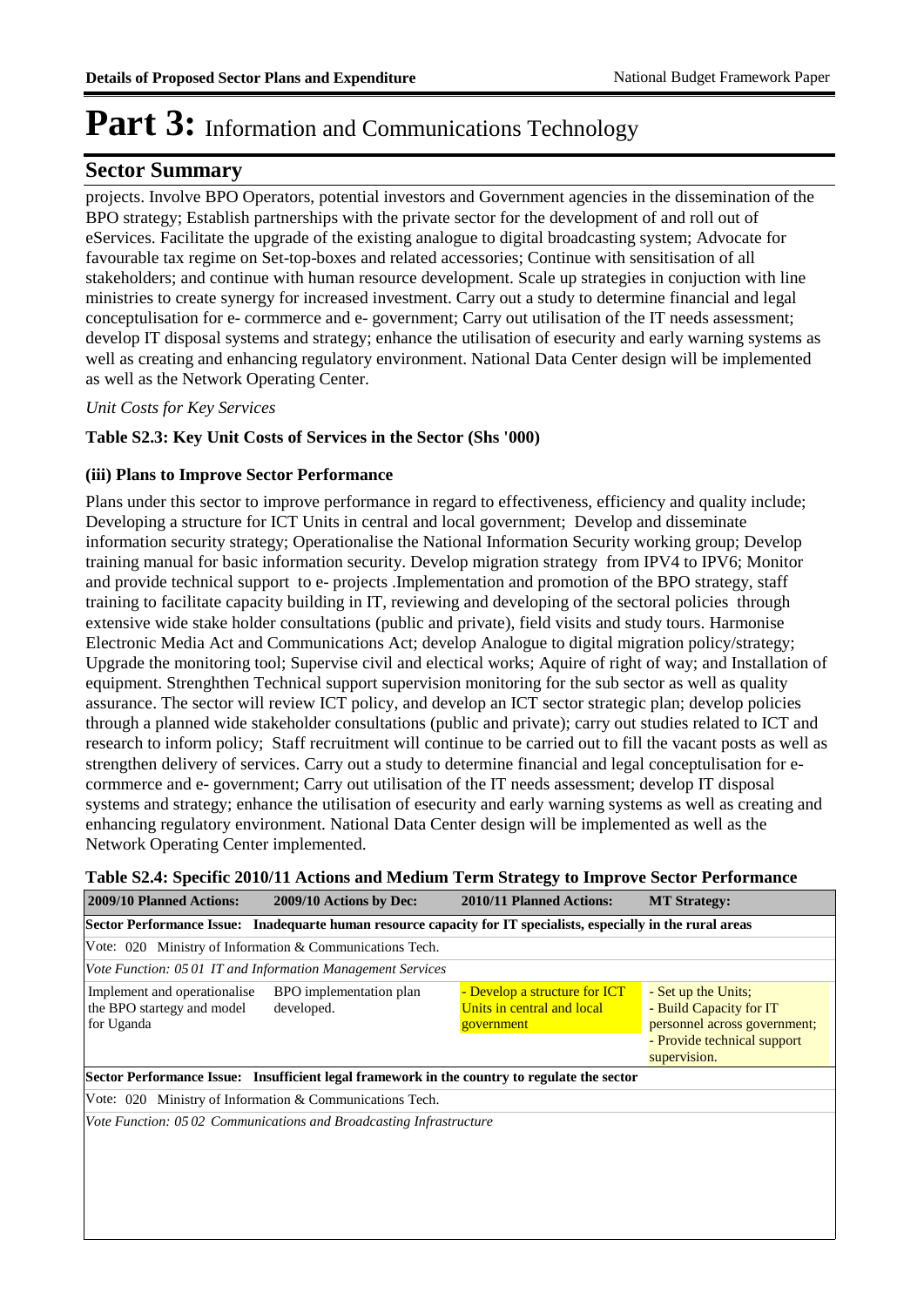## **Sector Summary**

| <b>2009/10 Planned Actions:</b>                                                                                                                        | 2009/10 Actions by Dec:                                                                                                              | 2010/11 Planned Actions:                                                                                                                                                                                                | <b>MT Strategy:</b>                                                                                        |
|--------------------------------------------------------------------------------------------------------------------------------------------------------|--------------------------------------------------------------------------------------------------------------------------------------|-------------------------------------------------------------------------------------------------------------------------------------------------------------------------------------------------------------------------|------------------------------------------------------------------------------------------------------------|
| -Develop, review the existing<br>policies, laws and<br>regulations;                                                                                    | - Draft digital broadcasting<br>policy in place;<br>- A strategy for migration from<br>analogue to digital<br>broadcasting in place. | - Finalise Postal,<br>Telecommunications,<br><b>Broadcasting policies;</b><br>- Harmonise Electronic Media<br>and Communications Acts;<br>- Strengthen the coordinating<br>and monitoring mechanisms of<br>the ministry | -Carry out studies in related<br>field to inform policy;                                                   |
|                                                                                                                                                        | Sector Performance Issue: Poor road condition and electricity supply, especially in the rural areas                                  |                                                                                                                                                                                                                         |                                                                                                            |
| Vote: 020 Ministry of Information & Communications Tech.                                                                                               |                                                                                                                                      |                                                                                                                                                                                                                         |                                                                                                            |
|                                                                                                                                                        | Vote Function: 0502 Communications and Broadcasting Infrastructure                                                                   |                                                                                                                                                                                                                         |                                                                                                            |
| Develop new strategies in<br>conjuction with other line<br>ministries (MOFPED,<br>Energy, Works etc) to create<br>synergy for increased<br>investment. | Not reported                                                                                                                         | - Not reported                                                                                                                                                                                                          | Scale up strategies in<br>conjuction with line ministries<br>to create synergy for increased<br>investment |

## *S3 Proposed Budget Allocations for 2010/11 and the Medium Term*

*This section sets out the proposed sector budget allocations for 2010/11 and the medium term, including major areas of expenditures and any notable changes in allocations.* 

|                                                          |                    | 2009/10                |                            | <b>MTEF Budget Projections</b> |         |         |
|----------------------------------------------------------|--------------------|------------------------|----------------------------|--------------------------------|---------|---------|
|                                                          | 2008/09<br>Outturn | Appr.<br><b>Budget</b> | Spent by<br><b>End Dec</b> | 2010/11                        | 2011/12 | 2012/13 |
| Vote: 020 Ministry of Information & Communications Tech. |                    |                        |                            |                                |         |         |
| 0501 IT and Information Management Services              | 0.687              | 1.037                  | 0.178                      | 0.436                          | 0.494   | 0.505   |
| 0502 Communications and Broadcasting Infrastructure      | 2.965              | 5.322                  | 0.722                      | 0.421                          | 0.767   | 1.088   |
| 0503 Information Technology Governance Services (NITA-U) | 3.027              | 0.000                  | 0.000                      | 4.000                          | 6.251   | 4.874   |
| 0549 Policy, Planning and Support Services               | 2.302              | 3.166                  | 0.437                      | 6.232                          | 6.824   | 11.184  |
| <b>Total for Vote:</b>                                   | 8.981              | 9.525                  | 1.338                      | 11.089                         | 14.336  | 17.651  |
| <b>Total for Sector:</b>                                 | 8.981              | 9.525                  | 1.338                      | 11.089                         | 14.336  | 17.651  |

#### **Table S3.1: Past Expenditure and Medium Term Projections by Vote Function**

*\* Excluding Taxes and Arrears*

### **(i) The Total Budget over the Medium Term**

The Ministry has been allocated a total budget worth Ushs 11.089 billion only without taxes for the FY 2010/11, of which Ushs 3.829 billion is recurrent and Ushs 7.260 billion is development budget respectively. In the medium term a total of Ushs 14.336 billion and Ushs 17.651 billion has been proposed for the Fys 2011/12 and 2012/13 respectively.

### **(ii) The major expenditure allocations in the sector**

FY 2010/11, The allocations among the vote functions are as follows; In FY 2010/11 Policy Planning and Support Services has the biggest allocation of Ushs. 6.015 bn of which 1.564 is a subvention to NITA-U, Communication and Broadcasting Infrastructure with budget of Ushs0.422 bn. IT and Information Management Services has a budget of Ushs0.436 bn; National Information Technology Authority- Uganda has U shs 4.000 bn and ICT training Services with the budget of Ushs. 0.1bn.

FY 2011/12, The allocations will be as follows; wage will be UGX. 0.646 Bn, Non-wage will be UGX. 4.179Bn and UGX. 9.511 Bn . The allocations among the vote functions are proposed to be as following; information Technology and IMS will be allocated UGX. 0.494Bn, Communication and Broadcasting Infrastructure will be allocated UGX. 0.767Bn, under Policy Planning and Support Services it is proposed that UGX. 6.826 Bn of which UGX. 1.563Bn will be a subvention to National Information Technology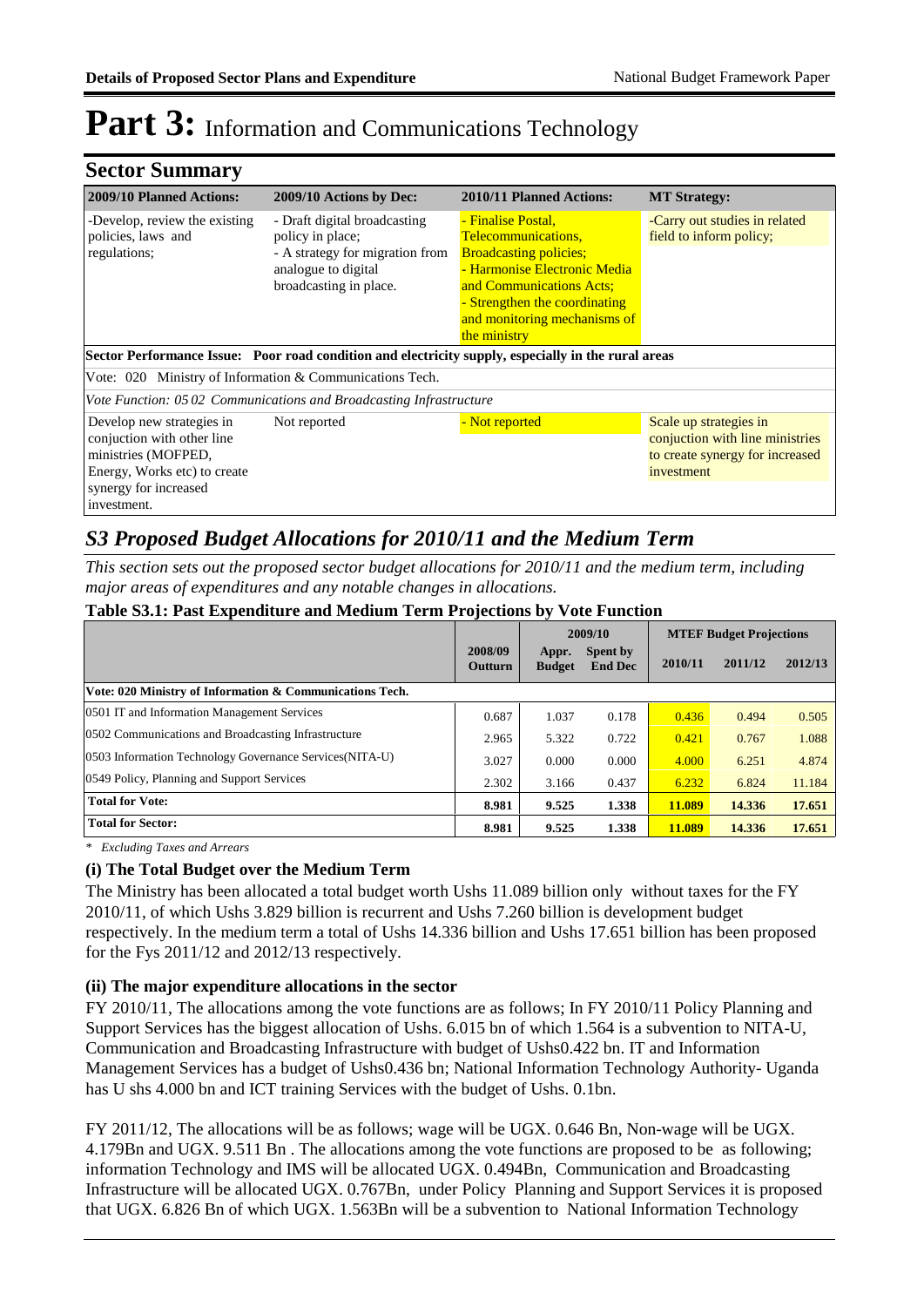## **Sector Summary**

Authority- Uganda

in the FY 2012/13, Policy Planning and Support Services has an allocation of UGX.10.952 bn; Communication and Broadcasting Infrastructure with budget of Ushs 1.088 bn. IT and Information Management Services will have a budget of Ushs0.505 bn; National Information Technology Authority-Uganda will have UGX. 2 bn and ICT training Services with the budget of UGX. 1.088bn.

### **(iii) The major planned changes in resource allocations within the sector**

The major expenditure allocations in the sector in 2010/11 and in the medium term will continue to be the National data Transimission Backbone and e-Government infrastructure project of Ushs 3.4 billion over the medium term. In addition a total of U shs 0.600 bn has been allocated to Digital migration project which has a deadline switch off of 2012. a total of Ushs 1.200 bn has been allocated to E-government ICT policy implementation project to facilitate the development spending of the sector. The areas to to be facilitated include; Digital migration; Postal and National Address code system development with an allocation of U shs 0.200 bn and EG/ICT policy with an allocation of U shs. 0.500 bn.

UGX.1.564 Has been allocated as wage subvention to the autonomous body NITA-U.

#### **Table S3.2: Major Changes in Sector Resource Allocation**

| Proposed changes in 2010/11 Allocations and<br>Outputs from those planned for in 2009/10: | Justification for proposed Changes in Expenditure and Outputs                                                            |
|-------------------------------------------------------------------------------------------|--------------------------------------------------------------------------------------------------------------------------|
| Vote: 020 Ministry of Information & Communications Tech.                                  |                                                                                                                          |
| Vote Function:0505 Information Technology Governance Services(NITA-U)                     |                                                                                                                          |
| 05 03 05 Communication Infrastructure Network established in Uganda<br>Output:            |                                                                                                                          |
| Change in Allocation (UShs Bn)                                                            | $3.600$ NITA-U is a newly established vote function therefore this output is a                                           |
| -Inputs for establishing 1 DBIC have been changed                                         | product of NBI and DBICs projects                                                                                        |
| Vote Function: 0501 Policy, Planning and Support Services                                 |                                                                                                                          |
| 05 49 01 Policy, consultation, planning and monitoring services<br>Output:                |                                                                                                                          |
| <b>Change in Allocation (UShs Bn)</b>                                                     | 3.116 this increment is for the newly introduced projects and subvention to<br>autonomous body (NITA-U)                  |
| Vote Function:0502 Policy, Planning and Support Services                                  |                                                                                                                          |
| 05 49 02 Ministry Support Services (Finance and Administration)<br>Output:                |                                                                                                                          |
| Change in Allocation (UShs Bn)                                                            | $0.768$ Increment is for IT capacity building.                                                                           |
| Vote Function:0504 Information Technology Governance Services(NITA-U)                     |                                                                                                                          |
| 05 03 04 Technical Support on e-Government and e-Commerce provided<br>Output:             |                                                                                                                          |
| <b>Change in Allocation (UShs Bn)</b>                                                     | $0.250$ New output as a result of NITA-U creation, the output is for Bussiness<br>Process Outsourcing.                   |
| Vote Function: 0501 Information Technology Governance Services(NITA-U)                    |                                                                                                                          |
| Output:                                                                                   | 05 03 01 A harmonised and coordinated National Information Technology Systems developed                                  |
| Change in Allocation (UShs Bn)                                                            | 0.150 New output as a result of NITA-U creation, to facilitate the operational                                           |
|                                                                                           | costs of NITA-U                                                                                                          |
| Vote Function:0578 Policy, Planning and Support Services                                  |                                                                                                                          |
| 05 49 78 Purchase of Office and Residential Furniture and Fittings<br>Output:             |                                                                                                                          |
| Change in Allocation (UShs Bn)                                                            | -0.210 Fittings already procured.                                                                                        |
| Vote Function: 0503 IT and Information Management Services                                |                                                                                                                          |
| Output:<br>05 01 03 BPO industry promoted                                                 |                                                                                                                          |
| <b>Change in Allocation (UShs Bn)</b>                                                     | -0.253 BPO project has been transferred to NITA-U                                                                        |
| Vote Function:0575 Policy, Planning and Support Services                                  |                                                                                                                          |
| Output:<br>05 49 75 Purchase of Motor Vehicles and Other Transport Equipment              |                                                                                                                          |
| Change in Allocation (UShs Bn)                                                            | -0.350 vehicles already procured.                                                                                        |
| Vote Function:0577 Communications and Broadcasting Infrastructure                         |                                                                                                                          |
| 05 02 77 Purchase of Specialised Machinery & Equipment<br>Output:                         |                                                                                                                          |
| Change in Allocation (UShs Bn)                                                            | -0.655 Is a result of NITA-U creation, there fore is under Communication,<br>Infrastracture network esterblished output. |
| Vote Function: 0503 Communications and Broadcasting Infrastructure                        |                                                                                                                          |
| 05 02 03 Logistical Support to ICT infrastructure<br>Output:                              |                                                                                                                          |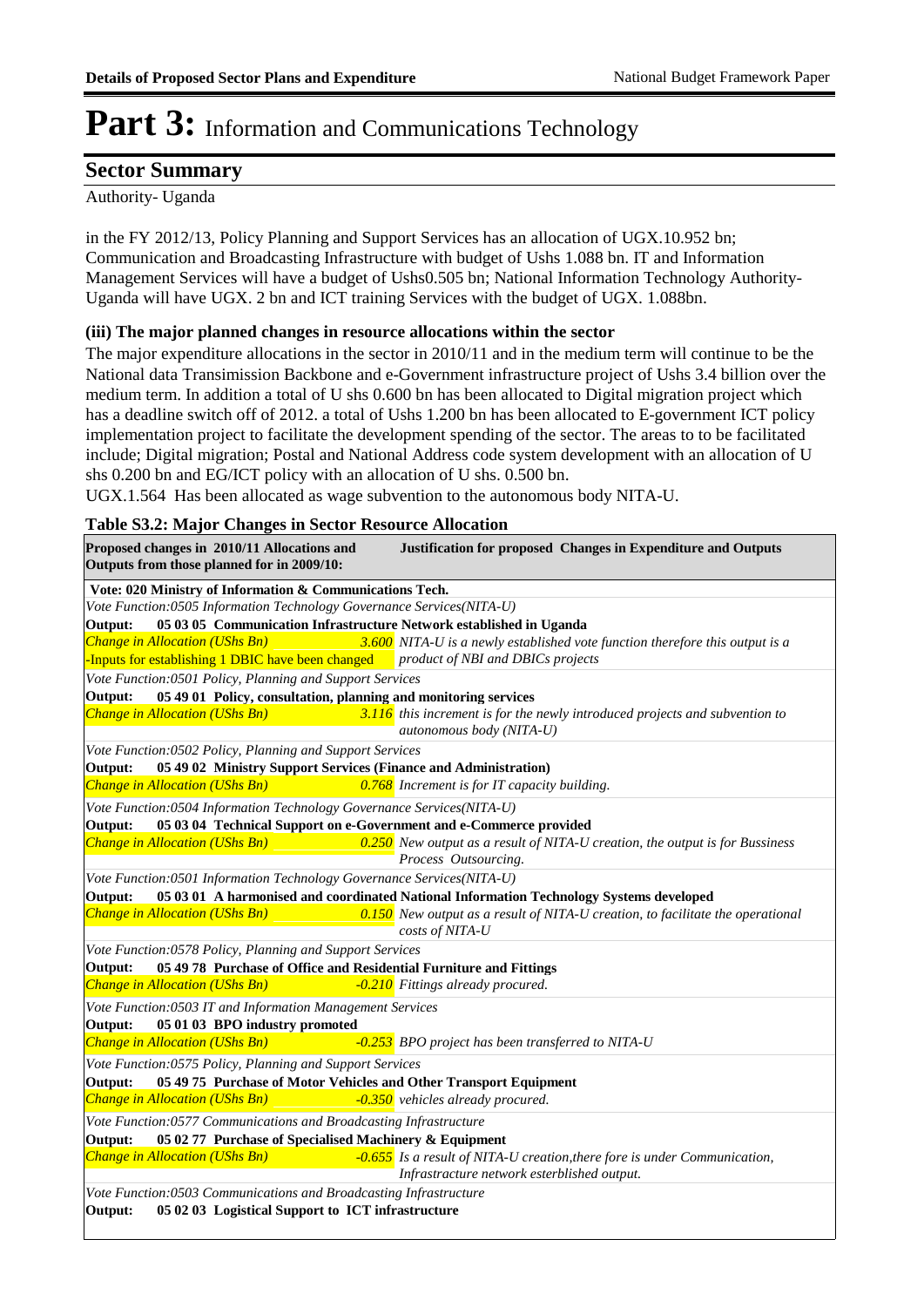## **Sector Summary**

**Proposed changes in 2010/11 Allocations and Justification for proposed Changes in Expenditure and Outputs Outputs from those planned for in 2009/10:** *Change in Allocation (UShs Bn) -4.245 the funds were transferred to NITA-U.*

*\* Excluding Taxes and Arrears*

## *S4: Sector Challenges for 2010/11 and the Medium Term*

*This section sets out key outputs in 2010/11 and the medium term which the sector has been unable to fund in its spending plans.*

Government is still the biggest consumer of IT services and user of related equipment. A number of Government institutions have embraced the use of IT by taking on computerisation projects idependently. These projects and new ones cominig on board will rolled out to both central and local governments. In order to ensure quality, standards and efficiency, it's imperative that IT personnel under central supervision of MoICT be deployed in central and LGs. In the short term, the sector will requireUg shs 0.600 billion and Ug shs 2.000 billion in the medium term. Technology is always changing.With the expected growth of Internet usage after the completion of the NBI and connecting to the submarine cable, Uganda is expected to face a shortage of IPv4 addressing space in the near future if timely action is not taken to migrate from IPv4 to IPv6. It is evident that the rapid growth of broadband and wireless technologies are pushing the demand for IP addresses in Uganda. It is thus imperative for the Government of Uganda to put emphais on making the country IPv6 ready to meet the rising demand for IP addresses in future and expected shift to IPv6 Internet worldwide. In the first year, the Ministry requires Ug shs 0.500 billions and the midium term Ug shs 3.500 billion. In the first year, the sector develop a migration strategy and setup an IPv6 testbed. In the medium term, the Ministry plans to start deploying IPv6 on the government networks, develop capacity for technical officers in government, as well as coordinate and provide technial support to the public and private sectors.

With the increased use of electronic communication methods, cyber crime is also on the rise. As the cyber bills are discussed in parliament, vital ICT security implementation needs to be effected to create a safe atmosphere for digital communication and storage of critical national information.

Migration to digital television broadcasting is a potential enabler of modernisation. The international telecommunications Union has set the date line for migration to digital television broadcasting on June 2015. All consumers must have aquired digital TV sets and related accessories. The broadcasters must have upgraded their infrastructure to comply with new technologies. There is therefore urgent need to carry our massive awareness creation before the set date. In addition there is also need to carry out a feasibilty study on establishment of digital broadcasting infrastructure including the last mile technologies and cost benefit analysis to government. This study is plannedfor the FY 2010/11 and is requires Ug shs 0.400 billion only. Consumer awareness requires Ug shs 0.600 billion in FY 2010/11 and Ug shs 1.700 billion in the medium term.

In order to have a critical impact on the BPO industry globally, Uganda must develop the internal capacity of its BPO industry by building a critical mass that is qualified to work in this industry which doesn't exist currently. There is need to set up a world class interaction /incubation centers that act as examples for the local industry. Ug shs 6.000 billion is required for the FY 2010/11, and Ug shs 12.000 billion is required in the medium term. To enable ICT spread in rural areas at a faster rate and to help rural communities access IT services at an affordable rate, the government needs ti invest in the ICT sector at all levels. In preparation for e-government services country wide there is need to train communities in basic IT skills. Ug shs 1.100 billion is required in the FY 2010/11, and Ug shs 2.200 billion in the medium term. To operationalise NITA -U a total of Ug shs 15.000 billion is required for the FY 2010/11 and in the medium term Ug shs 20.000 billion is required.

### **Table S4.1: Additional Output Funding Requests**

**Outputs in 2010/11** 

**Additional Requirements for Funding and Justification of Requirement for Additional Outputs and Funding**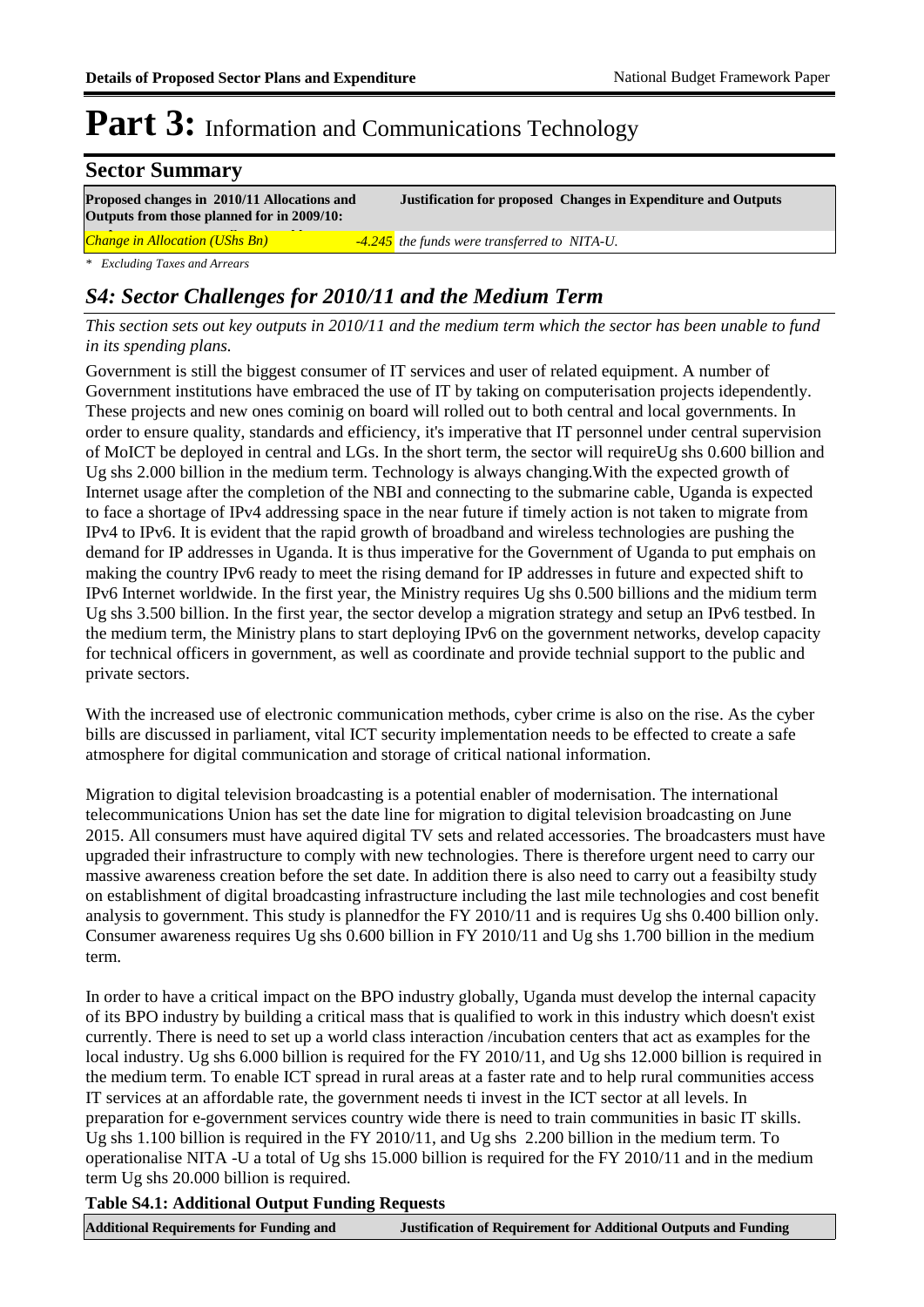| <b>Sector Summary</b>                                                                                                                                                                                                                                                                                |                                                                                                                                                                                                                                                                                                                                                                                                                                                                                                                                                                                                                                                                                                                                                                                                                                                                                                                                                                                                                                                                                                                                                                                                                                                                                                                                                 |
|------------------------------------------------------------------------------------------------------------------------------------------------------------------------------------------------------------------------------------------------------------------------------------------------------|-------------------------------------------------------------------------------------------------------------------------------------------------------------------------------------------------------------------------------------------------------------------------------------------------------------------------------------------------------------------------------------------------------------------------------------------------------------------------------------------------------------------------------------------------------------------------------------------------------------------------------------------------------------------------------------------------------------------------------------------------------------------------------------------------------------------------------------------------------------------------------------------------------------------------------------------------------------------------------------------------------------------------------------------------------------------------------------------------------------------------------------------------------------------------------------------------------------------------------------------------------------------------------------------------------------------------------------------------|
| Outputs in 2010/11                                                                                                                                                                                                                                                                                   |                                                                                                                                                                                                                                                                                                                                                                                                                                                                                                                                                                                                                                                                                                                                                                                                                                                                                                                                                                                                                                                                                                                                                                                                                                                                                                                                                 |
| Vote Function: 0502 IT and Information Management Services                                                                                                                                                                                                                                           |                                                                                                                                                                                                                                                                                                                                                                                                                                                                                                                                                                                                                                                                                                                                                                                                                                                                                                                                                                                                                                                                                                                                                                                                                                                                                                                                                 |
| 0501 02 E-government services provided<br>Output:                                                                                                                                                                                                                                                    |                                                                                                                                                                                                                                                                                                                                                                                                                                                                                                                                                                                                                                                                                                                                                                                                                                                                                                                                                                                                                                                                                                                                                                                                                                                                                                                                                 |
| <b>Funding Requirement (UShs Bn):</b><br>1.200<br>Develop a Migration strategy from IPv4 to IPv6;<br><b>Establish an IPv6 Testbed;</b><br>-Develop a National Information Security Strategy<br>(NISS);<br>Develop capacity for technical officers in government.                                     | Technology is always changing. With the expected growth of Internet usage<br>after the completion of the NBI and connecting to the submarine cable,<br>Uganda is expected to face a shortage of IPv4 addressing space in the<br>near future if timely action is not taken to migrate from IPv4 to IPv6. It is<br>evident that the rapid growth of broadband and wireless technologies are<br>pushing the demand for IP addresses in Uganda. It is thus imperative for<br>the Government of Uganda to put emphais on making the country IPv6<br>ready to meet the rising demand for IP addresses in future and expected<br>shift to IPv6 Internet worldwide. In the first year, the Ministry plans to<br>spend 500 millions and the midium term 3.5 billion. In the first year, the<br>sector hopes a migration strategy and setup an IPv6 testbed. In the<br>medium term, the Ministry hopes to start deploying IPv6 on the<br>government networks, develop capacity for technical officers in<br>government, as well as coordinate and provide technial support to the<br>public and private sectors.<br>With the increased use of electronic communication methods, cyber crime<br>is also on the rise. As the cyber bills are discussed in parliament, vital ICT<br>security implementation needs to be effected to create a safe atmosphere |
|                                                                                                                                                                                                                                                                                                      | for digital communication and storage of critical national information.                                                                                                                                                                                                                                                                                                                                                                                                                                                                                                                                                                                                                                                                                                                                                                                                                                                                                                                                                                                                                                                                                                                                                                                                                                                                         |
| Vote Function:0502 Communications and Broadcasting Infrastructure                                                                                                                                                                                                                                    |                                                                                                                                                                                                                                                                                                                                                                                                                                                                                                                                                                                                                                                                                                                                                                                                                                                                                                                                                                                                                                                                                                                                                                                                                                                                                                                                                 |
| 0502 02 Sub-sector monitored and promoted<br>Output:<br><b>Funding Requirement (UShs Bn):</b><br>Consumer education and creation of awareness<br>serices in migration process<br>carry out a feasibility study on establishment of<br>digital broadcasting infrastructure including the last<br>mile | 1.600 Migration to digital television broadcasting is a potential enabler of<br>modernisation. The international telecommunications Union has set the<br>date line for migration to digital television broadcasting on June 2015. All<br>consumers must have aquired digital TV sets and related accessories. The<br>broadcasters must have upgraded their infrastructure to comply with new<br>technologies. There is therefore urgent need to carry our massive<br>awareness creation before the set date. In addition there is also need to<br>carry out a feasibilty study on establishment of digital broadcasting<br>infrastructure including the last mile technologies and cost benefit analysis<br>to government. This study is plannedfor the FY 2010/11 and is requires Ug<br>shs 0.400 billion only. Consumer awareness requires Ug shs 0.600 billion<br>in FY 2010/11 and Ug shs 1.700 billion in the medium term                                                                                                                                                                                                                                                                                                                                                                                                                  |
| Vote Function:0504 Information Technology Governance Services(NITA-U)                                                                                                                                                                                                                                |                                                                                                                                                                                                                                                                                                                                                                                                                                                                                                                                                                                                                                                                                                                                                                                                                                                                                                                                                                                                                                                                                                                                                                                                                                                                                                                                                 |
| Output:<br>0503 04 Technical Support on e-Government and e-Commerce provided<br><b>Funding Requirement (UShs Bn):</b><br>A 300 seater BPO Interaction center set up<br>4000 students trained through BPO certified<br>training centers<br>- The Uganda BPO industry marketed abroad                  | 6.000 In order to have a critical impact on the BPO industry globally, Uganda<br>must develop the internal capacity of its Bpo industry by building a critical<br>mass that is qualified to work in this industry which doesn't exist currently.<br>There is need to set up a world class interaction /incubation centers that<br>act as examples for the local industry. Ug shs 6.000 billion is required for<br>the FY 2010/11, and Ug shs 12.000 billion is required in the medium term.                                                                                                                                                                                                                                                                                                                                                                                                                                                                                                                                                                                                                                                                                                                                                                                                                                                     |
| 0503 05 Communication Infrastructure Network established in Uganda<br>Output:                                                                                                                                                                                                                        |                                                                                                                                                                                                                                                                                                                                                                                                                                                                                                                                                                                                                                                                                                                                                                                                                                                                                                                                                                                                                                                                                                                                                                                                                                                                                                                                                 |
| <b>Funding Requirement (UShs Bn):</b><br>establish 10 DBICs<br>Train managers and selected members of the<br>communities in basic IT skills<br>Monitor and provide technical support to similar<br>and existing project                                                                              | 1.100 To enable ICT spread in rural areas at a faster rate and to help rural<br>communities access IT services at an affordable rate, the government<br>needs ti invest in the ICT sector at all levels. In preparation for e-<br>government services country wide there is need to train communities in<br>basic IT skills. Ug shs 1.100 billion is required in the FY 2010/11, and Ug<br>shs 2.200 billion in the medium term.                                                                                                                                                                                                                                                                                                                                                                                                                                                                                                                                                                                                                                                                                                                                                                                                                                                                                                                |

## *S5: Details of Key Vote Function Outputs Planned for 2009/10*

*This table below sets out the key outputs under every vote function achieved in the first half of 2009/10 and planned for 2010/11.*

#### **Table S5.1: Past and 2010/11 Planned Outputs from Sector Expenditures**

|                                                          |                            | 2009/10                    | 2010/11                    |  |
|----------------------------------------------------------|----------------------------|----------------------------|----------------------------|--|
| <i>Vote, Vote Function</i>                               | <b>Approved Budget and</b> | Spending and Outputs       | <b>Proposed Budget and</b> |  |
| Key Output                                               | <b>Planned outputs</b>     | <b>Achieved by End Dec</b> | <b>Planned Outputs</b>     |  |
| Vote: 020 Ministry of Information & Communications Tech. |                            |                            |                            |  |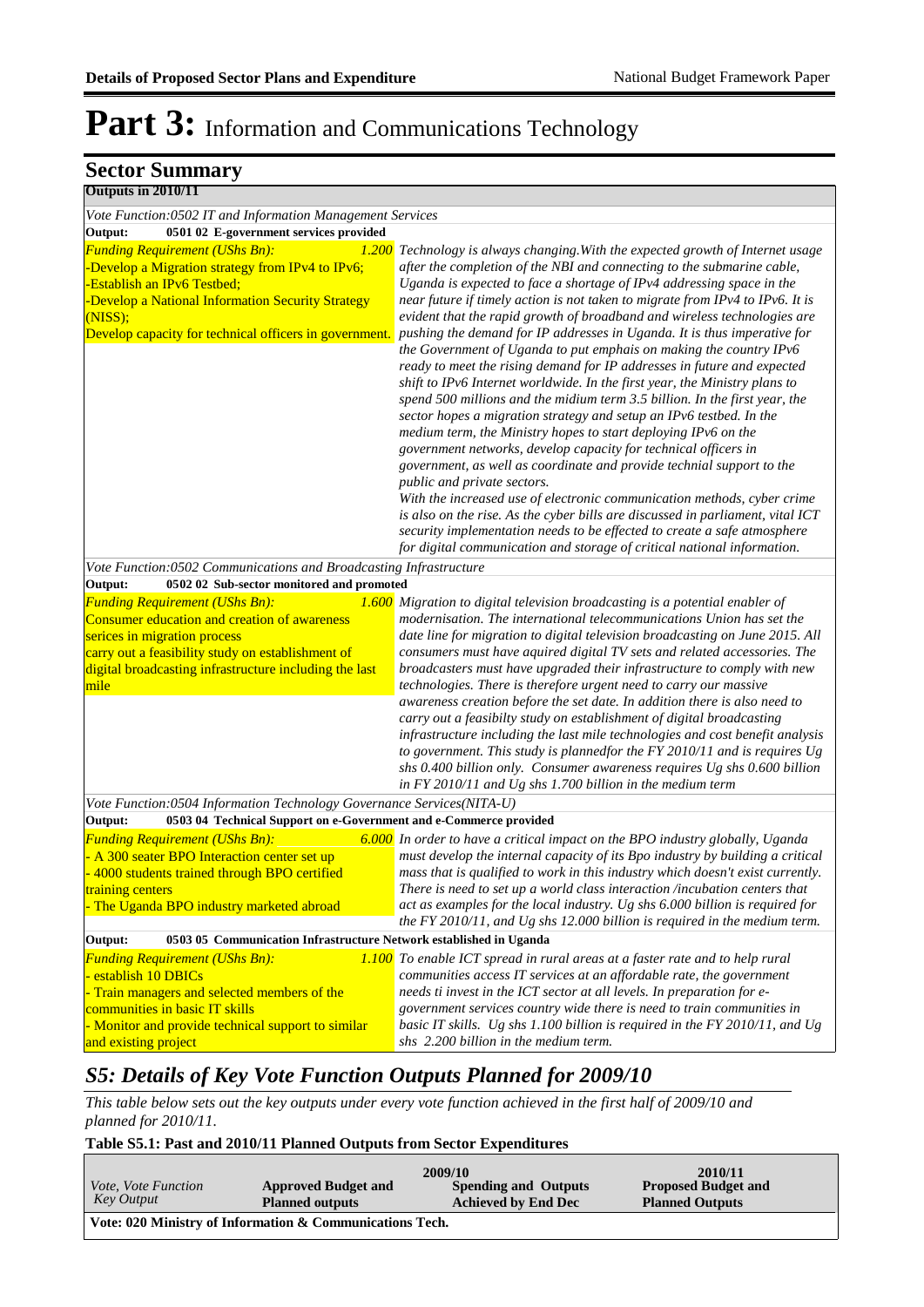## **Sector Summary**

| 2009/10<br>2010/11<br><b>Approved Budget and</b><br><b>Spending and Outputs</b><br><b>Proposed Budget and</b><br>Vote, Vote Function |                                                                                                                                                                                                                                                               |                                                                                                                                                                                                                                                                                               |                                                                                                                                                                                                                                                                                       |  |  |  |  |
|--------------------------------------------------------------------------------------------------------------------------------------|---------------------------------------------------------------------------------------------------------------------------------------------------------------------------------------------------------------------------------------------------------------|-----------------------------------------------------------------------------------------------------------------------------------------------------------------------------------------------------------------------------------------------------------------------------------------------|---------------------------------------------------------------------------------------------------------------------------------------------------------------------------------------------------------------------------------------------------------------------------------------|--|--|--|--|
| <b>Key Output</b>                                                                                                                    | <b>Planned outputs</b>                                                                                                                                                                                                                                        | <b>Achieved by End Dec</b>                                                                                                                                                                                                                                                                    | <b>Planned Outputs</b>                                                                                                                                                                                                                                                                |  |  |  |  |
|                                                                                                                                      | Vote Function: 0501 IT and Information Management Services                                                                                                                                                                                                    |                                                                                                                                                                                                                                                                                               |                                                                                                                                                                                                                                                                                       |  |  |  |  |
| Output: 050101<br>Enabling Policies, Laws and<br>Regulations developed                                                               | Harmonised national IT policy<br>framework operationalised;<br>computer Emmergency<br>Response Team Established;<br>Harmonised IT standard across<br>government; cyber laws<br>operationalised; develop sub-<br>sectoral guidelines; IMS policy<br>developed; | Draft Cabinet memo prepared -<br>Cyber Laws framework<br>harmonized with EAC, report in<br>place -UBIST Cabinet memo<br>prepared -Draft IT Policy<br>aligned to guidelines. -<br>Guidelines for CERT developed<br>-Draft IT Policy updated Draft<br>IT policy aligned to guidelines           | - Country Code Top level<br>Domain Policy; - Finalise IT<br>policy - Develop<br>implementation plan for<br><b>ITpolicy</b> ; - Continue the<br>process of establishing CERT.<br>- Develop E-waste policy -<br><b>IMS</b> policy implementation plan<br>developed - Set up IT units in |  |  |  |  |
| Output Cost: UShs Bn:                                                                                                                | 0.220                                                                                                                                                                                                                                                         | UShs Bn:<br>0.050                                                                                                                                                                                                                                                                             | govt<br><b>UShs Bn:</b><br>0.129                                                                                                                                                                                                                                                      |  |  |  |  |
| Output: 050102<br>E-government services<br>provided                                                                                  | National information security<br>working group set up;<br>Monitoring government<br>websites for compliance;<br>Technical guidance given to all<br>MDAs; Operationalising and<br>maintanance of GoU webportal;<br>Monitoring reports;<br>operationalise DBICS. | Monitoring reports in place -<br>GoU web site activated<br>Technical guidance given to; -<br>IRMIS(MoD) -<br>Transformation of Public<br>Service (MoPOS) - AU<br>summit (MoFA) - Evaluation<br>of Tenders (UNRA) -Northern<br>Uganda Data Centre (OPM) -<br><b>UNEB</b> computerisation Draft | Technical guidance and<br>monitoring provided to all<br><b>MDAs - Participation in</b><br>regional and international fora;<br>- coordinate regional and<br>international e-projects<br>(HiWEL, PAeN); - Roll out e-<br>government master plan -<br>Hold a National ICT week;          |  |  |  |  |
| Output Cost: UShs Bn:                                                                                                                | 0.270                                                                                                                                                                                                                                                         | 0.037<br>$UShs Bn$ :                                                                                                                                                                                                                                                                          | <b>UShs Bn:</b><br>0.127                                                                                                                                                                                                                                                              |  |  |  |  |
| Output: 050103<br>BPO industry promoted                                                                                              | Implementation framework<br>developed; Marketing Uganda<br>as a BPO Destination; Reviving<br>and strenthening BPO<br>association.                                                                                                                             | ToRs developed and<br>stakeholder consultations<br>ongoing -Transition<br>framework to NITA-U<br>developed and submitted to<br>NITA-U Board.                                                                                                                                                  | <b>BPO</b> framework implemented                                                                                                                                                                                                                                                      |  |  |  |  |
| Output Cost: UShs Bn:                                                                                                                | 0.309                                                                                                                                                                                                                                                         | 0.058<br>UShs Bn:                                                                                                                                                                                                                                                                             | <b>UShs Bn:</b><br>0.056                                                                                                                                                                                                                                                              |  |  |  |  |
| Output: 050104<br>Hardware and software<br>development industry<br>promoted                                                          | e- waste policy developed; Set<br>standards for hard and soft ware<br>in Uganda; Set gudelines for<br>refubrishment; Set standards<br>and guidelines for importation.                                                                                         | -Consultations on e-waste<br>policy ongoing -Consultation<br>on the ban of used computers<br>held -best practices on e-waste<br>management benchmarked -<br>ToRs for e-waste policy<br>developed Draft ToRs for<br>development of e-waste policy<br>done-draft guidelines on estab            | - Finalise development of<br>guidelines; - disseminating<br>and providing technical support<br>supervision to the MDAs and<br>the private sector.                                                                                                                                     |  |  |  |  |
| Output Cost: UShs Bn:                                                                                                                | 0.077                                                                                                                                                                                                                                                         | UShs Bn:<br>0.019                                                                                                                                                                                                                                                                             | <b>UShs Bn:</b><br>0.045                                                                                                                                                                                                                                                              |  |  |  |  |
| Output: 050105<br>Human Resource Base for IT provision of computers in<br>developed                                                  | Develop framework for<br>schools. Harmonise IT syllbus<br>in both primary and secondary<br>schools. Training guide<br>develop. Build capacity for IT<br>in government. Advocacy for<br>computer penetration.<br>Coordinate reginal projects<br>(HiWEL; PAeN). | Training curriculum for IT<br>security in Gov't institutions<br>developed in collaboration with<br>SPIDER -Process to extend<br>power to Kiswa, Kyamate and<br>an inverter for Oyam ongoing -<br><b>Equipment for PAeN Patient</b><br>end and Continuing Medical<br>Education delivered to Mu | Capacity building for IT human<br>resource in government                                                                                                                                                                                                                              |  |  |  |  |
| Output Cost: UShs Bn:                                                                                                                | 0.065                                                                                                                                                                                                                                                         | <b>UShs Bn:</b><br>0.015                                                                                                                                                                                                                                                                      | <b>UShs Bn:</b><br>0.078                                                                                                                                                                                                                                                              |  |  |  |  |
| <b>Vote Function Cost</b>                                                                                                            | <b>UShs Bn:</b><br>1.087                                                                                                                                                                                                                                      | <b>UShs Bn:</b><br>0.178                                                                                                                                                                                                                                                                      | <b>UShs Bn:</b><br>0.436                                                                                                                                                                                                                                                              |  |  |  |  |
| Vote Function: 0502 Communications and Broadcasting Infrastructure                                                                   |                                                                                                                                                                                                                                                               |                                                                                                                                                                                                                                                                                               |                                                                                                                                                                                                                                                                                       |  |  |  |  |
| Output: 050201<br>Policies, Laws and                                                                                                 | Electronic Media Act and<br><b>Communications Act</b>                                                                                                                                                                                                         | Report and or recommendations<br>on harmonization of the two                                                                                                                                                                                                                                  | <b>Broadcasting Telecom and</b><br>Postal policies finali; -                                                                                                                                                                                                                          |  |  |  |  |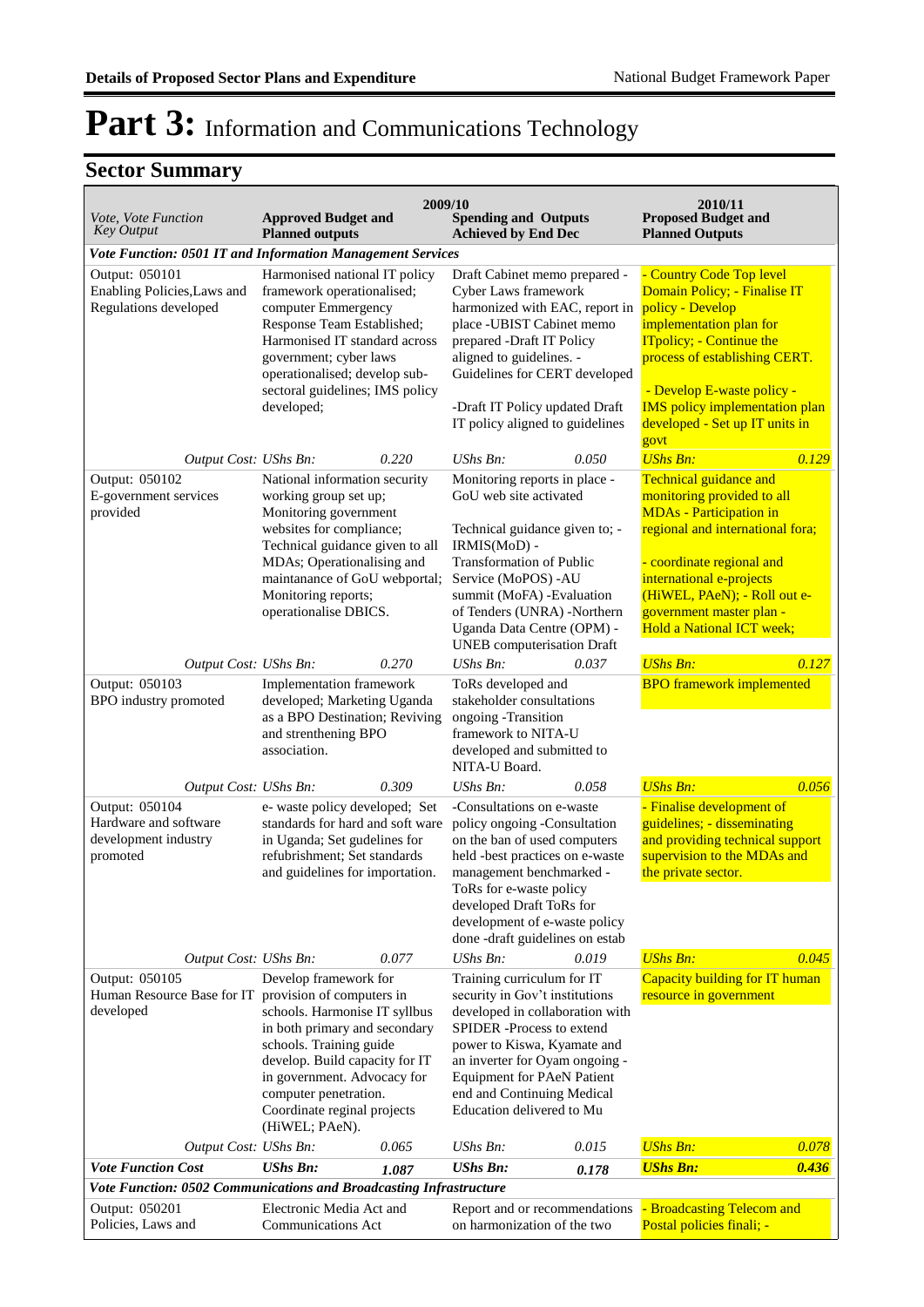## **Sector Summary**

| 2009/10<br>2010/11<br><b>Spending and Outputs</b><br><b>Approved Budget and</b>                                  |                                                                                                                                                                                                                       |        |                                                                                                                                                                |           |                                                                                                                                                                                                         |              |  |  |
|------------------------------------------------------------------------------------------------------------------|-----------------------------------------------------------------------------------------------------------------------------------------------------------------------------------------------------------------------|--------|----------------------------------------------------------------------------------------------------------------------------------------------------------------|-----------|---------------------------------------------------------------------------------------------------------------------------------------------------------------------------------------------------------|--------------|--|--|
| Vote, Vote Function<br><b>Key Output</b>                                                                         | <b>Planned outputs</b>                                                                                                                                                                                                |        | <b>Achieved by End Dec</b>                                                                                                                                     |           | <b>Proposed Budget and</b><br><b>Planned Outputs</b>                                                                                                                                                    |              |  |  |
| regulations developed                                                                                            | harmonised; Analogue to ditigal<br>migration policy/strategy<br>developed; broadcasting policy<br>reviewed; e -Waste management Broadcasting policy developed.                                                        |        | Acts in place; Draft digital<br>migration Policy and strategy in<br>place; Draft ToR for review of                                                             |           | <b>Electronic Media Act and</b><br><b>Communications Act</b><br>harmonised; - implementation<br>stratetegy for analogue to digital                                                                      |              |  |  |
|                                                                                                                  | strategy developed Postal and<br>Telecom policies finalised;<br>implementation f/work<br>developed.                                                                                                                   |        |                                                                                                                                                                |           | migration developed - E-<br>waste managemement and<br>environmental protection<br><b>Strategy developed</b>                                                                                             |              |  |  |
| Output Cost: UShs Bn:                                                                                            |                                                                                                                                                                                                                       | 0.135  | UShs Bn:                                                                                                                                                       | 0.044     | <b>UShs Bn:</b>                                                                                                                                                                                         | 0.135        |  |  |
| Output: 050202<br>Sub-sector monitored and<br>promoted                                                           | Quarterly monitoring of the sub-Procurement of Consultancy to<br>sector; monitoring and<br>evaluation tool developed;<br>broadcasting sub-sector profile<br>developed; consumer education<br>and awareness on digital |        | develop broadcasting sector<br>profile initiated; Consultancy to<br>developed communications<br>strategy for digital migration<br>initiated; Consensus meeting |           | - monitor the sub sector -<br><b>Implementation of Analogue to</b><br><b>Digital Migration coordinated</b><br>and monitored; - Consumer<br>education and Awareness in<br>migration process carried out; |              |  |  |
| Output Cost: UShs Bn:                                                                                            | migration; implementation of<br>digital migration monitored and<br>coordinated.                                                                                                                                       | 0.121  | with broadcasters held;<br>UShs Bn:                                                                                                                            | 0.038     | - develop guidelines for<br>licensing digital broadcasting<br><b>UShs Bn:</b>                                                                                                                           | 0.121        |  |  |
| Output: 050203                                                                                                   | guidelines for utilisation of NBI                                                                                                                                                                                     |        | ToR for consultancy to develop                                                                                                                                 |           | - technical support provided to                                                                                                                                                                         |              |  |  |
| Logistical Support to ICT<br>infrastructure                                                                      | developed; expansion of<br>broadcasting services to                                                                                                                                                                   |        | guidelines for utilization of NBI other government agencies. -<br>developed; Consensus meeting                                                                 |           | <b>UBIST</b> strategy operationalised                                                                                                                                                                   |              |  |  |
|                                                                                                                  | underserved areas; digital<br>broadcasting infrastructure<br>coordinated and promoted;<br>postal code system developed;<br>Nakaseke wireless monitored;                                                               |        | to consider extension of<br>broadcasting infrastructure to<br>undeserved areas held.                                                                           |           | - Establishment of Digital<br><b>Broadcasting Infrastructure</b><br>promoted                                                                                                                            |              |  |  |
| Output Cost: UShs Bn:                                                                                            | connect 20 districts to NBI                                                                                                                                                                                           | 4.410  | UShs Bn:                                                                                                                                                       | 0.641     | <b>UShs Bn:</b>                                                                                                                                                                                         | 0.165        |  |  |
| <b>Vote Function Cost</b>                                                                                        | <b>UShs Bn:</b>                                                                                                                                                                                                       | 13.322 | <b>UShs Bn:</b>                                                                                                                                                | 0.722     | <b>UShs Bn:</b>                                                                                                                                                                                         | 0.421        |  |  |
| Vote Function: 0503 Information Technology Governance Services(NITA-U)                                           |                                                                                                                                                                                                                       |        |                                                                                                                                                                |           |                                                                                                                                                                                                         |              |  |  |
| Output: 050301<br>A harmonised and<br>coordinated National<br><b>Information Technology</b><br>Systems developed |                                                                                                                                                                                                                       |        |                                                                                                                                                                |           | -NITA-U operationalised.                                                                                                                                                                                |              |  |  |
| Output Cost: UShs Bn:                                                                                            |                                                                                                                                                                                                                       | 0.000  | UShs Bn:                                                                                                                                                       | $0.000\,$ | <b>UShs Bn:</b>                                                                                                                                                                                         | <u>0.150</u> |  |  |
| Output: 050304<br>Technical Support on e-<br>Government and e-<br>Commerce provided                              |                                                                                                                                                                                                                       |        |                                                                                                                                                                |           | 1 new DBICS put in place;<br>100 People given IT Trainings<br>in the DBICS Centers<br><b>Performance of existing DBICs</b>                                                                              |              |  |  |
|                                                                                                                  |                                                                                                                                                                                                                       |        |                                                                                                                                                                |           | monitored; Existing DBICs<br>maintained.                                                                                                                                                                |              |  |  |
| Output Cost: UShs Bn:                                                                                            |                                                                                                                                                                                                                       | 0.000  | <b>UShs Bn:</b>                                                                                                                                                | 0.000     | <b>UShs Bn:</b>                                                                                                                                                                                         | 0.250        |  |  |
| Output: 050305<br>Communication<br><b>Infrastructure Network</b><br>established in Uganda                        |                                                                                                                                                                                                                       |        |                                                                                                                                                                |           | - Completion of phase two -<br>Survey the complete route for<br><b>Phase III - Prepare Design</b><br>document of Phase III -<br><b>Supervision of Phase II of the</b><br><b>NBI/EGI</b>                 |              |  |  |
| Output Cost: UShs Bn:                                                                                            |                                                                                                                                                                                                                       | 0.000  | <b>UShs Bn:</b>                                                                                                                                                | 0.000     | <b>UShs Bn:</b>                                                                                                                                                                                         | 3.600        |  |  |
| <b>Vote Function Cost</b><br>Vote Function: 0549 Policy, Planning and Support Services                           | <b>UShs Bn:</b>                                                                                                                                                                                                       | 0.000  | <b>UShs Bn:</b>                                                                                                                                                | 0.000     | <b>UShs Bn:</b>                                                                                                                                                                                         | 4.000        |  |  |
| Output: 054901<br>Policy consultation                                                                            | ICT policy and strategic plan                                                                                                                                                                                         |        | - Procurement process for                                                                                                                                      |           | Finalise ICT policy and                                                                                                                                                                                 |              |  |  |